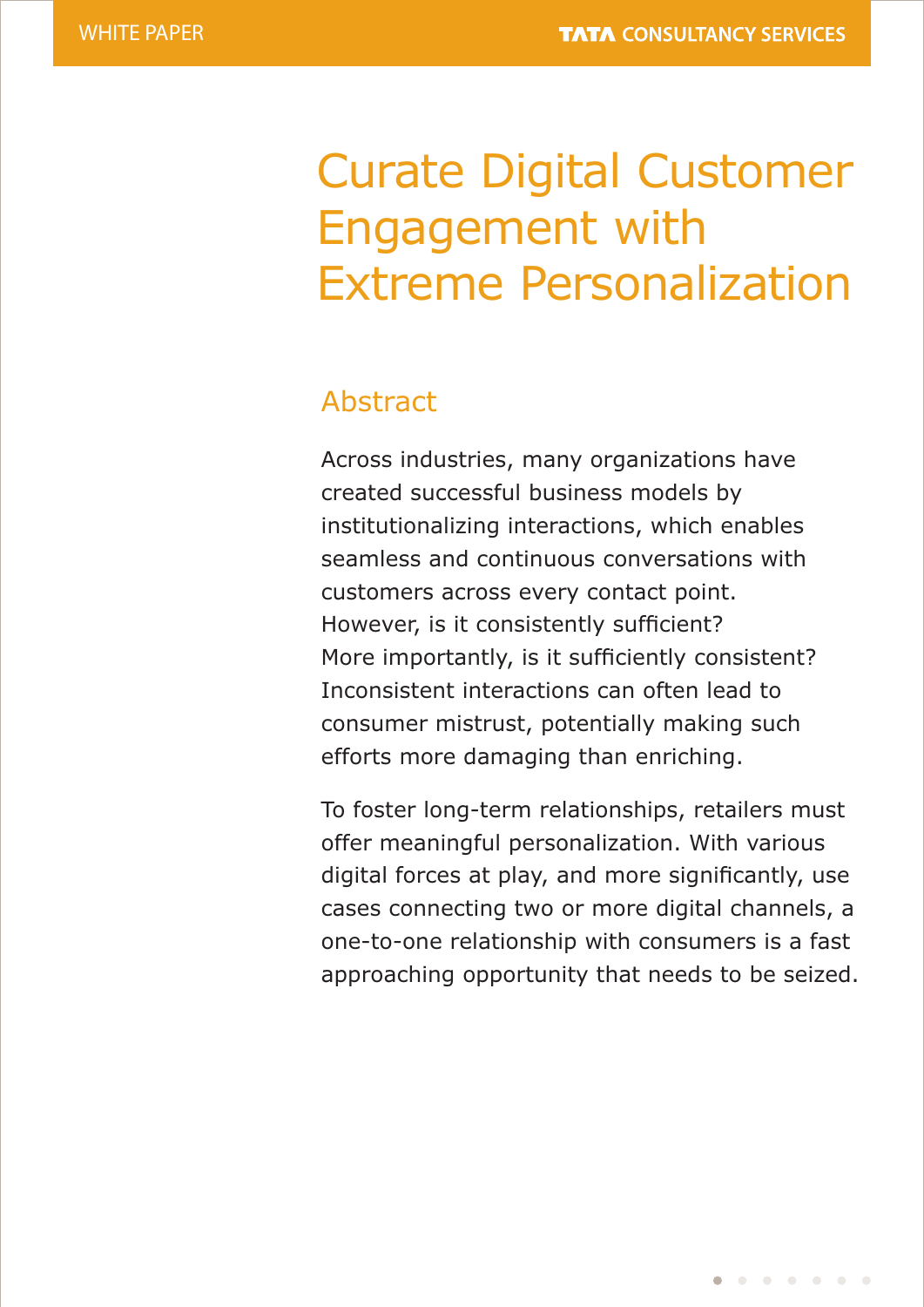## The Importance of Personalization

Customers and retailers are increasingly adopting digital channels, and this has resulted in the availability of and access to product data, reviews and comparisons, price, promotions, and stock levels. This ubiquitous availability of rich data has pushed digital customer interactions towards transactions. While customers are demanding lower prices, better value, larger range, quicker fulfillment, information democratization is the over-arching theme. Customers are consistently seeking better deals, which has commoditized retail, forcing retailers to differentiate themselves through value-added interactions. A transaction becomes more valuable when it involves a personalized interaction. When interactions are defined well, designed to interconnect, and delivered consistently, they nurture loyalty. For retailers, personalization plays the single biggest role in their customer experience management efforts.



*Segmentation approach vs. extreme personalization*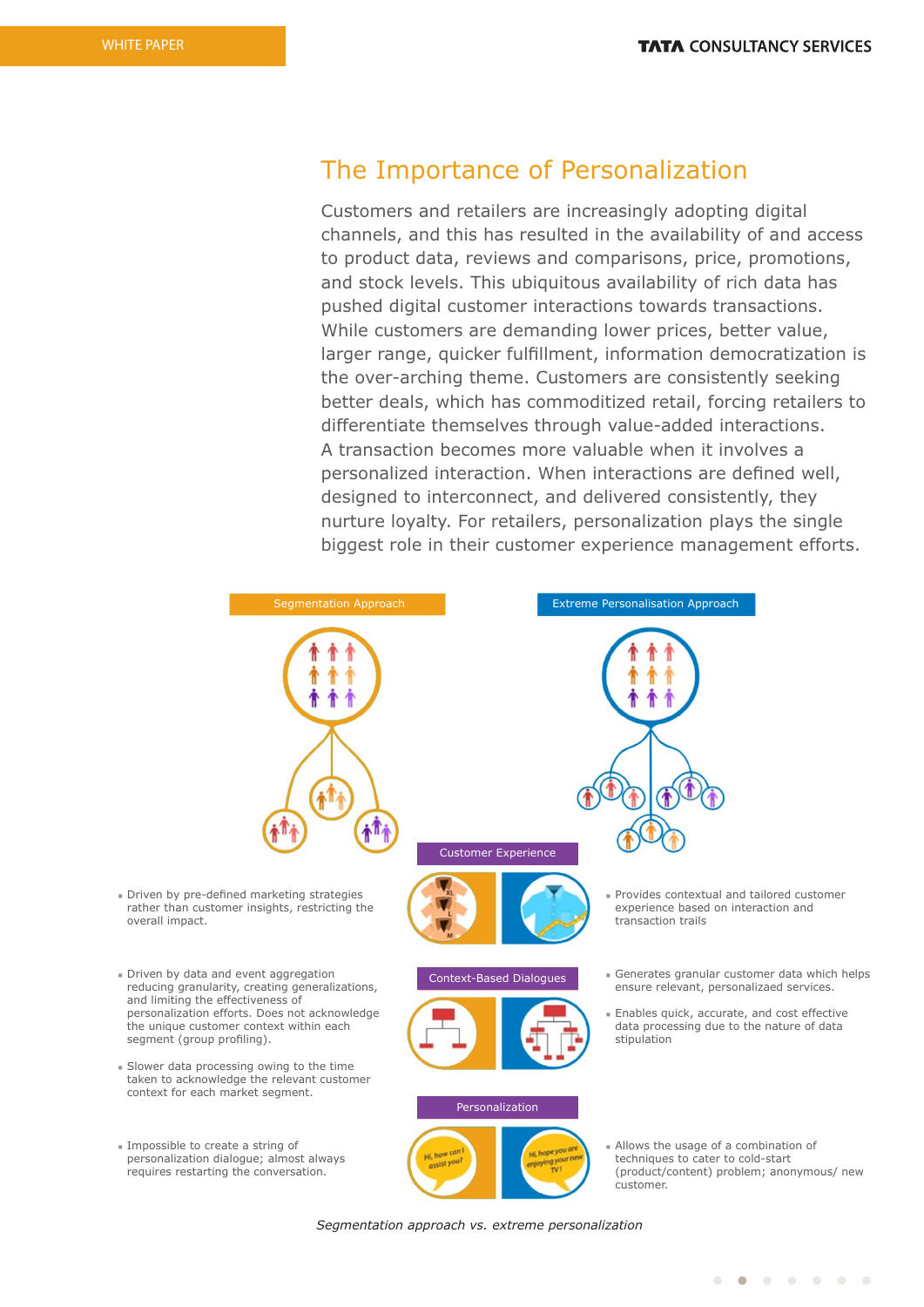Around 63% of retailers confirm that they intend to spend more on paid searches this year, but only 39% will spend more on behavioral targeting of shoppers.<sup>1</sup>

Most global retailers focus on:

- $\blacksquare$  Attracting more traffic to their digital properties
- $\blacksquare$  Improving conversion rates through rich product data, inventory visibility, checkout optimization, support form factors, extended range of products, and seamless cross channel fulfillment

The strategy to acquire a loyal customer base therefore cannot be restricted to:

- $\blacksquare$  Merchandizing a wide range of products, which can be quickly replicated
- $\blacksquare$  Price reduction, which leads to lower margins
- Omni-channel presence, which is more of a necessity than a customer experience strategy

Long lasting differentiation can be created only by providing relevant, consistent and high quality experiences. The rapid proliferation of channels, backed by increased customer adoption, has made retailers redefine their cross-channel retail strategy. Today, IT projects are being executed to create a seamless omni-channel experience. In an omni-channel ecosystem, it is important for every channel to have an equally important role in fulfilling customer expectations and contributing to a positive brand experience.

Multi-channel conversations result in obtaining more data points to identify the customer's context and preferences. Traditional CRM and analytics platforms find it challenging to handle this level of dynamic granularity, but when harnessed in the right manner, this data can help create moments of customer euphoria.

## Manifesting Extreme Personalization

On digital channels, product recommendations constitute the first step in personalizing the user experience. The algorithm for product recommendations has evolved from 'you-may-alsolike' prompts to clickstream-based intelligent recommendations. While this is definitely a step forward, enterprise-wide personalization has a much wider implication on the customer experience. Contextually appropriate deep personalization scenarios can considerably reduce the cost of acquiring and retaining customers. Comprehensive customer centric marketing can lead to up to 300% improvement in <sup>2</sup> Customer Lifetime Value.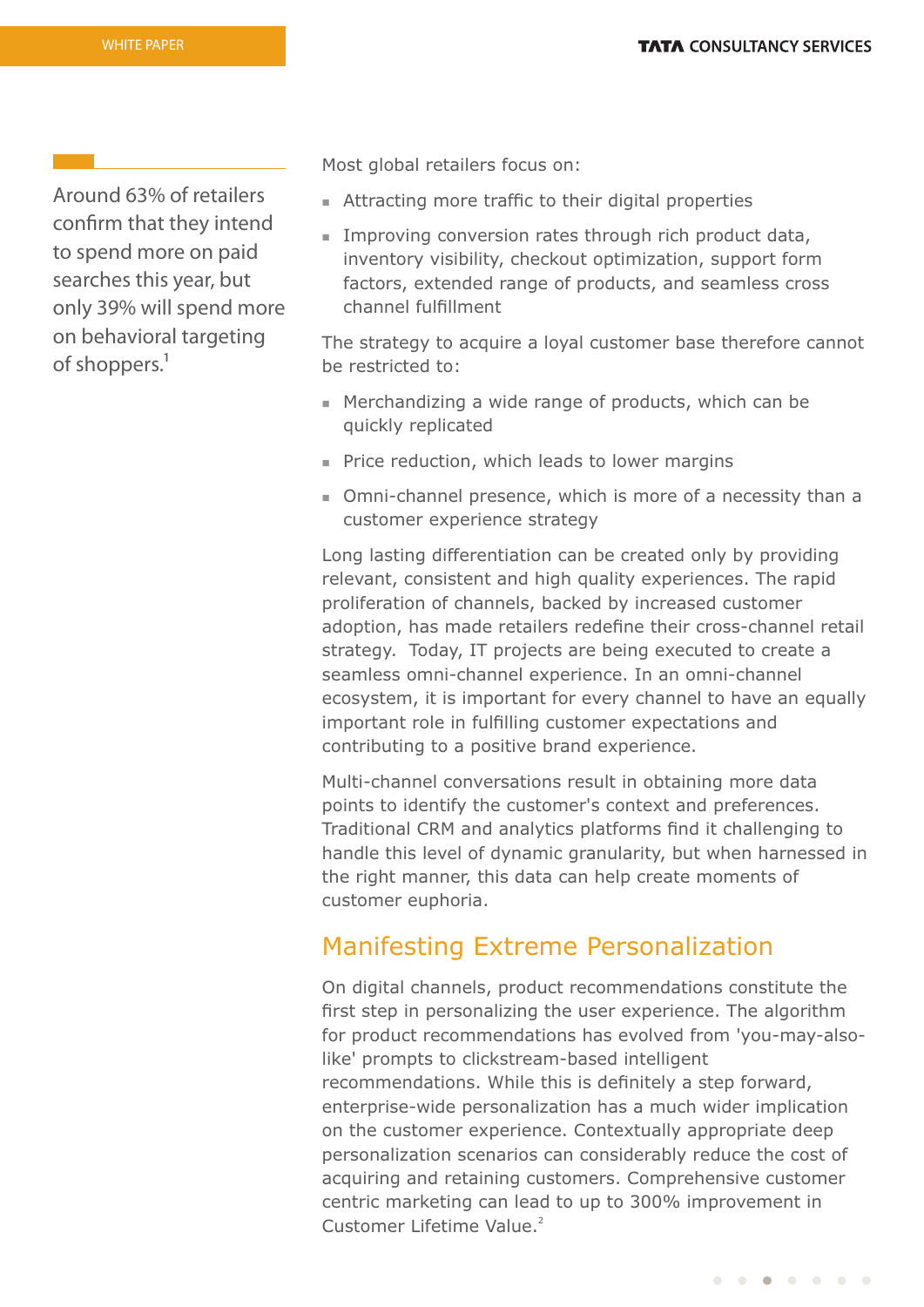- **EXECT** Keeping customer experience as the primary goal delivers fundamental benefits such as:
- Product and content discovery to enable long-tail content monetization
- Consistent and efficient enterprise-customer conversation to optimize conversation volume
- Opportunities to create serendipitous engagement and ensure relevant and fresh customer experience

However, this requires a new, comprehensive approach that challenges the status quo by:

 $\blacksquare$  Creating 360° customer profiles:

Customer information is an amalgamation of each relevant customer interaction—profile, transactions, and interactions. To create a 360° view of the customer, it is imperative to record every customer interaction. These interactions could be of various types—adding items to the wish-list, purchasing items from the gift registry, 'showrooming', downloading mobile apps, scanning coupons, conversations with customer support agents, social media activities, and product reviews.

It is critical to define the scope and extent of the customer view which is manageable and sufficient for the level of personalization being envisioned. The extent of customer interactions to be considered in deducing the personalization service should be limited to the context which needs to be catered to.

Typically, creating a 360° view begins with a loyalty-program based customer database tagged with transaction history. This knowledge base could form the backbone of the retailer's personalization efforts. Customer profiles and transactions from digital channels are also a good starting point.

• Profiling product and non-product content:

The other major aspect of personalization is the content set. Through the evolution of digital channels, rich product metadata such as product specifications, keywords, genre, and product hierarchy is readily available. When mapped with customer interactions, this product data can be transformed into meaningful product linkages or ontology derived from data modeling techniques. Similar profiling for non-product content such as buying guides, FAQs, and campaigns should be used for content personalization.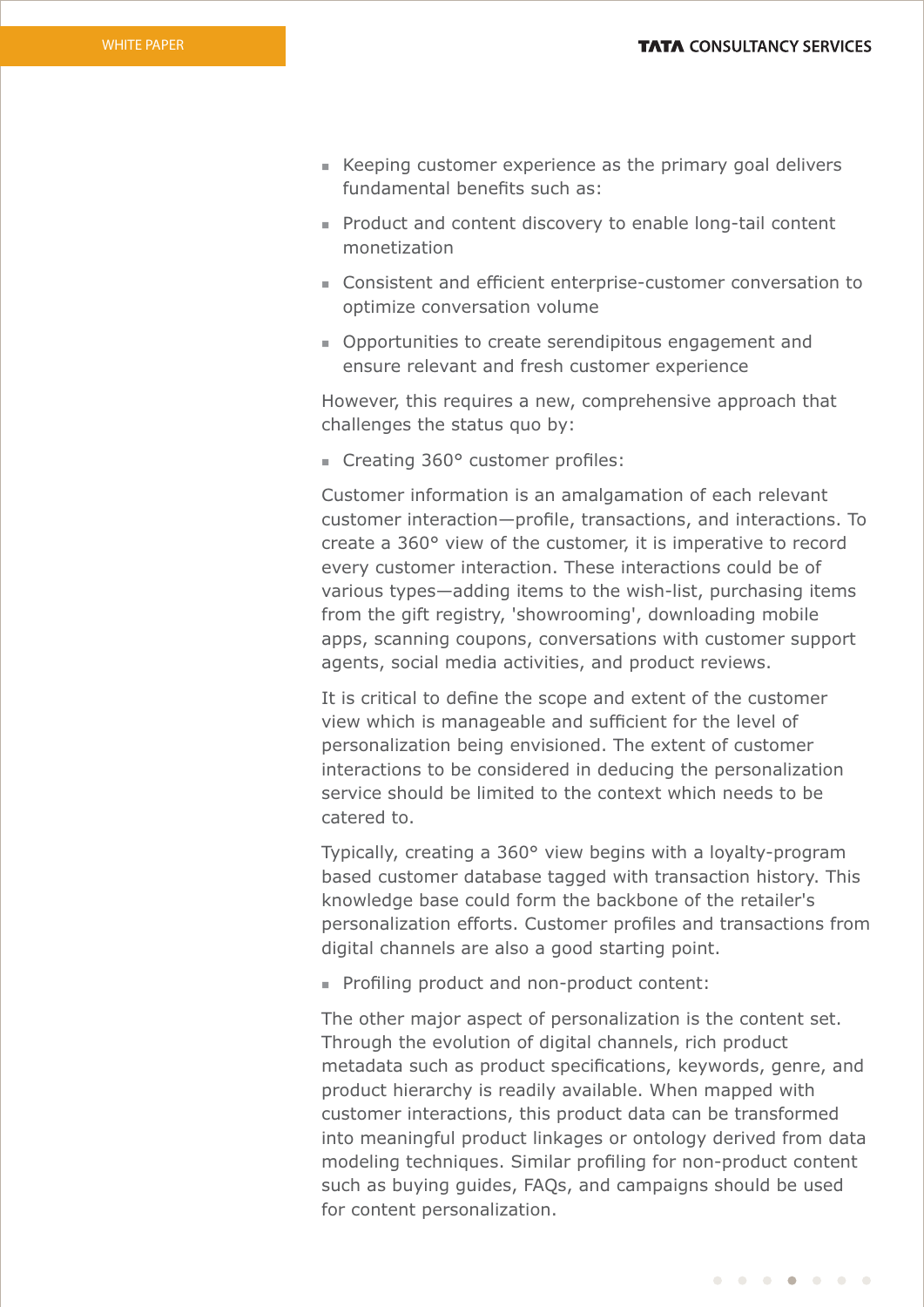By using a combination of customer profiles, and product and non-product ontology, retailers can create various levels of personalization scenarios. Rich customer profiles-where personalization scenarios such as similar, related, associated, and popular products are enabled—facilitate effective one-toone personalization.

For customers who interact anonymously via different digital channels, or for customers who are new to the enterprise, the cold-start problem can be managed by mapping partial profiles based on current in-session transactions to mathematically similar profiles. The personalization scenarios can be extended to practically any medium of conversation with customers: email campaigns, contact center conversations, and in-store connect among others.

A unified view of customers and content can power the transformation to extreme personalization. To succeed, the transformation should be governed by the following tenets:

- n An enterprise-wide, common personalization vision aligned with the customer engagement strategy and the overall marketing plan
- Enterprise-wide data strategies such as granular and realtime data ingestion layers for personalization
- Definition of progressive personalization dialogue services within the enterprise data constraints, relevant to customer context, which complement every customer communication—email, customer accounts, and call centers
- <sup>n</sup> A process design that aligns omni-channel operations with the comprehensive personalization approach
- n Personalization platforms to allow configurable business rules, which can be simulated against customer experience and organizational goals
- A Test-Learn-Recalibrate–Test-Evolve cycle with no end state

## Conclusion

Deep personalization offers an immense opportunity to counter the commoditization of retail. It is a race towards excellence where the customers have begun drawing the finish line. A unified view of customers and content can power this transformation. Every retailer will be pushed to get there, but those who take the lead in the right direction, on time, will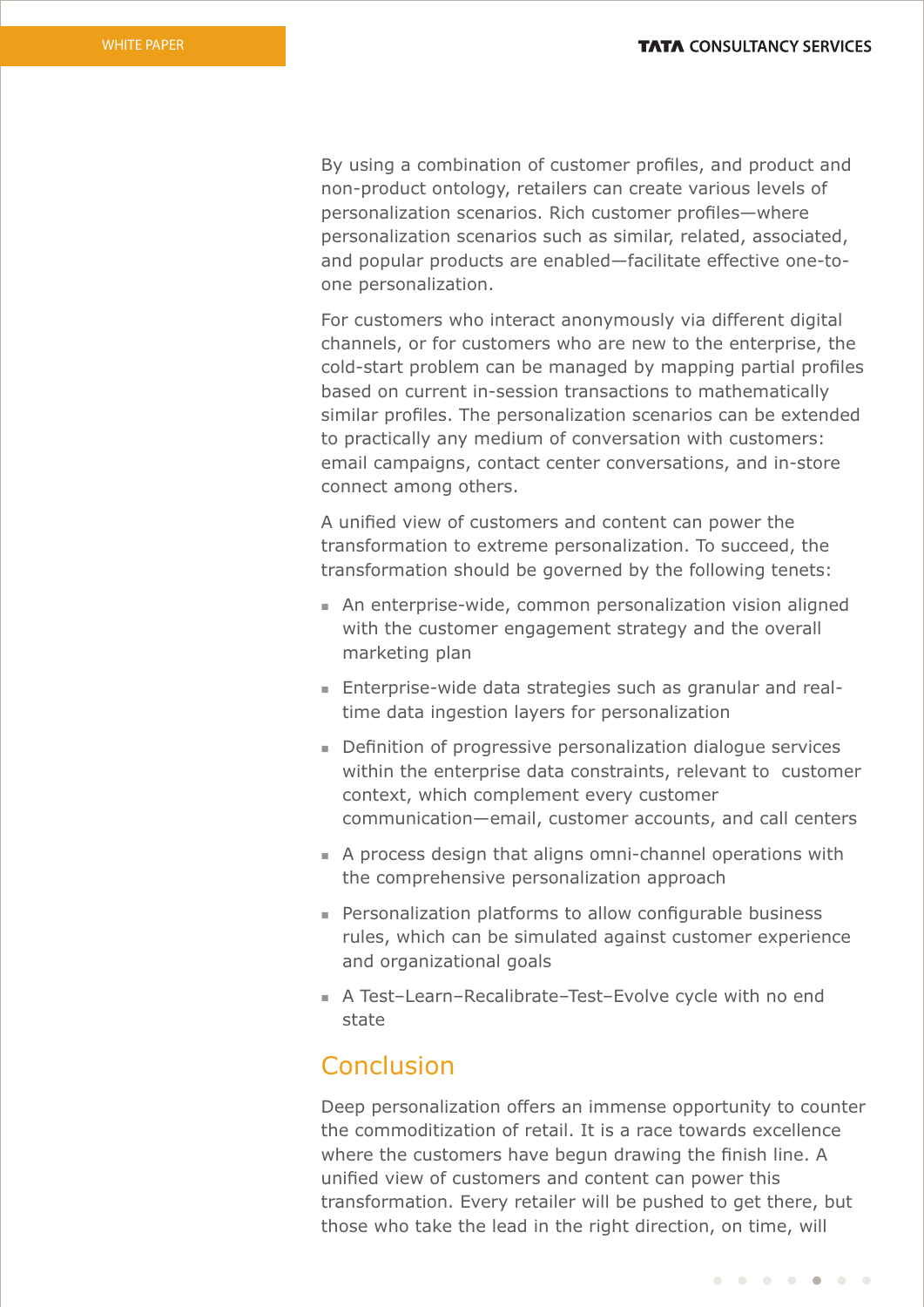derive maximum value. It calls for an enterprise-wide, common personalization vision aligned with the customer engagement strategy and the overall marketing plan, and data strategies such as granular and real-time data ingestion layers for personalization.

## References

- [1] The State of Retailing Online 2015: Marketing & Merchandising by Forrester Research Inc.
- [2] Four Ways Personalization Increases Sales; published April 2015, accessed September 2016 http://www.datamentors.com/blog/four-ways-personalization-increases-sales-retailers